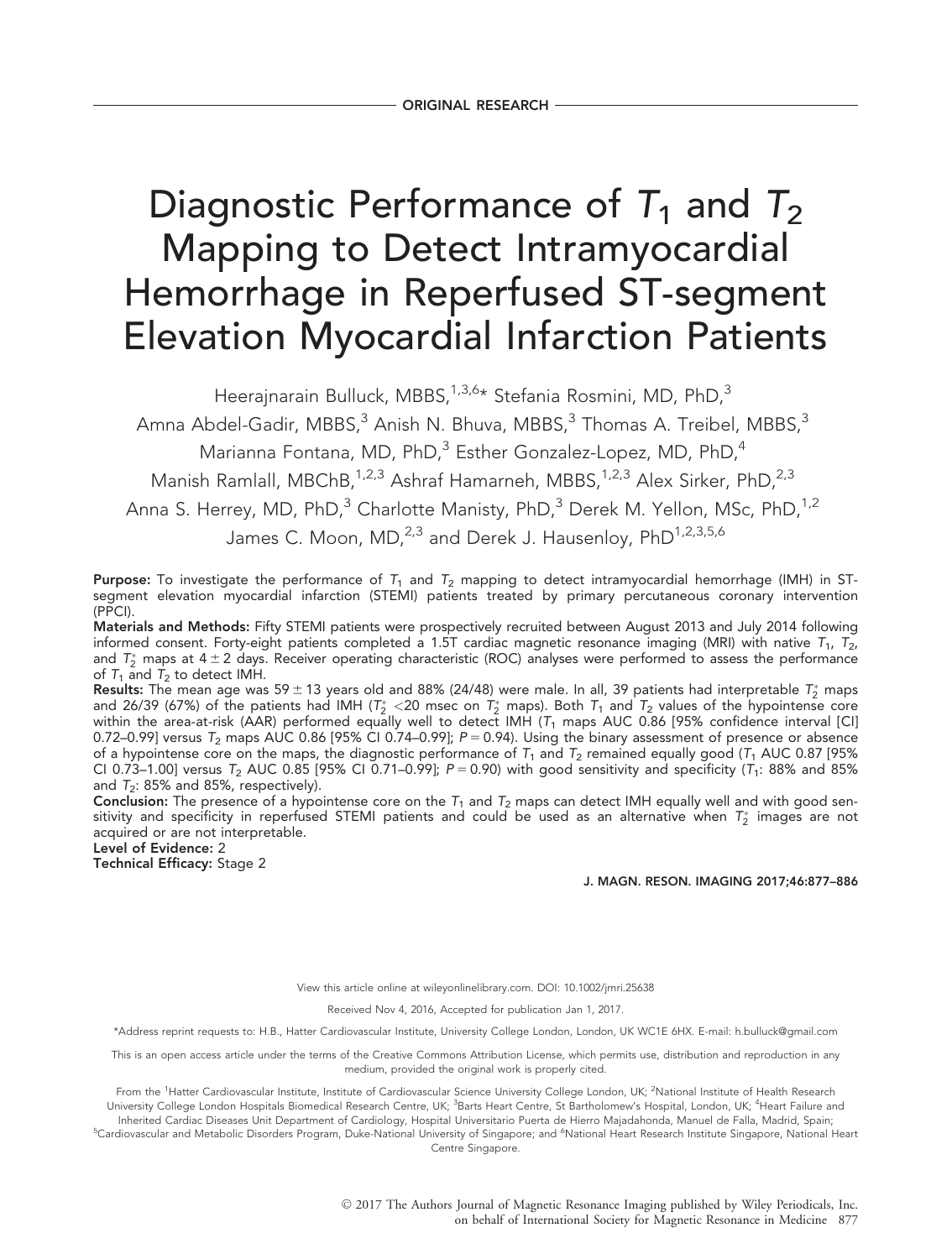Journal of Magnetic Resonance Imaging

Primary percutaneous coronary intervention (PPCI) is the reperfusion strategy of choice in ST-segment elevation myocardial infarction (STEMI). However, paradoxically, the process of reperfusion itself can lead to microvascular obstruction (MVO) and intramyocardial hemorrhage  $(MH)$ .<sup>1,2</sup> Nearly 50% of patients develop  $MVO$ ,<sup>3</sup> and 35–40% have IMH,<sup>4,5</sup> as detected by cardiac magnetic resonance (MR). Both MVO and IMH are associated with larger myocardial infarct (MI) sizes, adverse left ventricular (LV) remodeling and poor clinical outcomes, as recently summarized in two meta-analyses.<sup>3,4</sup> Cardiac MR within the first week following STEMI using  $T_2^*$  imaging has been shown to detect IMH in animal models of acute  $MI^{6,7}$  and a threshold value of  $T^*$  <20 msec has subsequently been used in several clinical studies as the reference for IMH.<sup>2,5,8,9</sup> Although  $T_2^*$  imaging is currently the reference standard for the detection of IMH, it is prone to motion, flow and off-resonance artifacts.<sup>10</sup> In a recent study by Carrick et al,<sup>5</sup> only 86% of patients had analyzable  $T_2^*$  data. Furthermore they also showed that MVO and IMH are dynamic and follow distinct time courses and had different prognostic significance.<sup>5</sup>

 $T_2$ -weighted short tau inversion recovery (STIR) imaging, which has been used to delineate the area-at-risk (AAR) in reperfused STEMI patients, has also been used to detect IMH as the presence of a hypointense core within the AAR.<sup>11-13</sup> However, STIR imaging has been shown to have a lower diagnostic performance for detecting IMH when compared to  $T_2^*$ imaging.<sup>7,8</sup> Native  $T_1$  and  $T_2$  maps have been explored as alternative methods for quantifying the AAR in reperfused STEMI patients<sup>14,15</sup> and MVO and IMH can also manifest as a hypointense core on the native  $T_1^{9,16}$  and  $T_2$  maps.<sup>7,17,18</sup> However, the diagnostic performance of native  $T_1$  and  $T_2$  maps to detect the presence of IMH and MVO following STEMI has not been directly compared. Therefore, the main aim of this study was to investigate the performance of hypointense core on the native  $T_1$  (referred to as  $T_1$  throughout the article for simplicity) and  $T_2$  maps to detect IMH within the first week in reperfused STEMI patients, using  $T_2^*$  mapping as the reference standard for IMH.<sup>2,5–9</sup> Secondly, we also aimed to assess the performance of the hypointense core on the  $T_1$  and  $T_2$  maps to detect early and late MVO, using gadolinium enhancement as the reference standard for MVO.<sup>12,19–22</sup>

## Materials and Methods

## Study Population

The local Ethics Committee approved this study. The patients included in this study have been previously reported.<sup>23-25</sup> In brief, between August 2013 and July 2014, consecutive patients were screened and 50 STEMI patients reperfused by PPCI within 12 hours of onset (diagnosis and treatment as per current guidelines<sup>26,27</sup> were prospectively recruited at one center. The main exclusion criteria were previous MI and standard recognized contraindications to cardiac MR

such as estimated glomerular filtration rate <30 mL/min, ferromagnetic implants, and known claustrophobia.

## Cardiac MR Acquisition

Cardiac MR was performed on a 1.5T scanner (Magnetom Avanto, Siemens Medical Solutions, Erlangen, Germany) using a 32 channel phased-array cardiac coil. The imaging protocol included full left ventricular (LV) short axis coverage of cines, native  $T_1$ mapping,  $T_2$  mapping, three (basal, mid, and apical) LV short axis slices of  $T_2^*$  mapping and full LV short axis coverage of early and late gadolinium enhancement (EGE and LGE). All the short axis images were aligned with the cine short axis slice position. Colored  $T_1/T/T_2^*$  maps using the default look up table from the scanner were generated.

NATIVE T<sub>1</sub> MAPPING (WORK IN PROGRESS 448B, SIEMENS HEALTHCARE). Native  $T_1$  maps were acquired with a steadystate free precession (SSFP)-based modified Look–Locker inversion recovery (MOLLI) sequence (flip angle  $= 35^\circ$ ; pixel bandwidth 977 Hz/pixel; matrix = 256  $\times$  144; echo time = 1.1 msec; slice thickness 6 mm; uninterpolated resolution =  $1.5 \times 1.5$  mm) using a  $5s(3s)3s$  sampling protocol.<sup>28</sup> Motion correction and a nonlinear least-square curve fitting of the set of images acquired at different inversion times were performed inline by the scanner to generate a pixel-wise colored  $T_1$  map.<sup>29</sup>

T<sub>2</sub> MAPPING (WORK IN PROGRESS 448B, SIEMENS HEALTH-**CARE**). Colored  $T_2$  maps consisting of pixel-wise  $T_2$  values were generated inline following motion correction and fitting to estimate  $T_2$  relaxation times<sup>30</sup> after acquiring three single-shot images (flip angle = 70°; pixel bandwidth 930 Hz/pixel; matrix = 116  $\times$  192; echo time = 1.1 msec; repetition time =  $3 \times R-R$  interval; slice thickness = 6 mm; uninterpolated resolution =  $2.0 \times 2.0$  mm) at different  $T_2$  preparation times (0 msec, 24 msec, and 55 msec, respectively).

 $T_{2}^{*}$  MAPPING (WORK IN PROGRESS 448B, SIEMENS HEALTH-CARE).  $T_2^*$  maps were obtained (bandwidth 814( $\times$ 8) Hz/pixel; echo times  $\times$  8: 2.7, 5, 7.3, 9.6, 11.9, 14.2, 16.5, 18.8 msec; flip angle =  $18^\circ$ ; matrix =  $256 \times 115$ ; slice thickness = 8 mm; uninterpolated resolution = 1.6  $\times$  1.6 mm) and a colored pixel-wise  $T_2^*$ map was generated inline by the scanner.

EARLY AND LATE GADOLINIUM ENHANCEMENT. EGE images were acquired 1–2 minutes after the injection of 0.1 mmol/ kg of gadoterate meglumine (Gd-DOTA marketed as Dotarem, Guerbet, Paris, France) using inversion recovery single-shot SSFP  $T_1$ -weighted sequence at a fixed high inversion time of 440 msec<sup>19</sup> (typical imaging parameters: bandwidth 898 Hz/pixel; echo time- $= 1.1$  msec; repetition time  $= 700 - 900$  msec; flip angle  $= 50^{\circ}$ ; acquisition matrix =  $110 \times 192$ ; slice thickness = 8 mm; uninterpolated resolution = 2.1  $\times$  2.1 mm). LGE images were acquired after 10–15 minutes, using either a standard segmented "fast lowangle shot" 2D inversion-recovery gradient echo sequence LGE phase sensitive inversion recovery (PSIR) sequence (in 25/48 patients; typical imaging parameters: bandwidth 140 Hz/pixel; echo time = 3.2 msec; repetition time = 700–900 msec; flip angle =  $21^{\circ}$ ; acquisition matrix =  $125 \times 256$ ; slice thickness = 8 mm; uninterpolated resolution =  $1.6 \times 1.6$ mm) or a respiratory motion-corrected,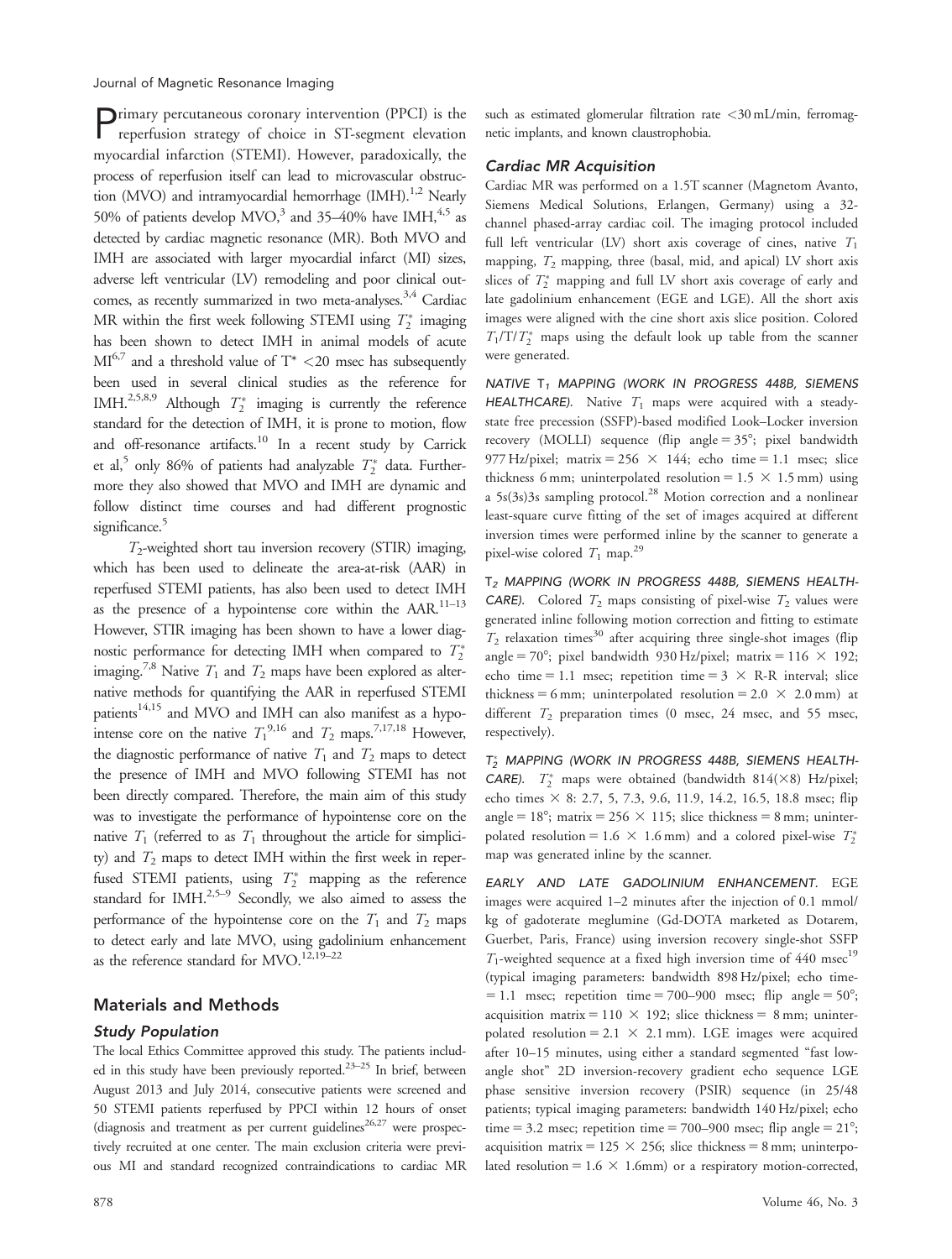Bulluck et al.:  $T_1$  and  $T_2$  Mapping and IMH



FIGURE 1: Semiautomated method used to identify the hypointense core on the  $T_1$  and  $T_2$  maps.

free-breathing single-shot SSFP averaged PSIR sequence<sup>31</sup> (in 23/48 patients; typical imaging parameters: bandwidth 977 Hz/pixel; echo time = 1.48 msec; repetition time = 700–900 msec; flip angle =  $50^{\circ}$ ; acquisition matrix =  $144 \times 256$ ; slice thickness = 8 mm: uninterpolated resolution =  $1.6 \times 1.6$  mm).

## Cardiac MRI Analysis

Imaging analysis was performed using CVI42 software (v. 5.1.2[303], Calgary, Canada). The endocardial and epicardial borders were manually drawn and MI size was quantified in grams and as a percentage of the LV volume (%LV) using a signal intensity threshold of 5 standard deviations  $(SD)^{32}$  above the remote myocardium. Areas of hypointense core of MVO were manually included as part of the MI zone.

Although the  $T_1$  and  $T_2$  maps were performed with breathhold and motion-correction, the raw images were visually assessed for any misalignment due to significant motion between singleshot raw images, mistriggering, partial volume effects, and artifacts as previously described by von Knobelsdorff-Brenkenhoff et al.<sup>33</sup> The  $T_2^*$  maps and their raw images were visually assessed for breathing, motion, and off-resonance artifacts.

The endocardial and epicardial borders were manually drawn on the  $T_2$  maps and the AAR was obtained using a threshold of  $2SD^{34,35}$  above the remote myocardial  $T_2$  relaxation time and expressed as %LV. Areas of hypointense core within the areas of hyperenhancement were manually included as part of the MI zone.

On the  $T_1$  and  $T_2$  maps matching the  $T_2^*$  maps, the 2SD threshold was also used to identify the hypointense core (hypointense area within the hyperenhanced area with a subendocardial margin) on both maps to identify the AAR and the hypointense core (Fig. 1). So far, no studies have validated a cutoff threshold to detect IMH and MVO from these maps and we chose to use the same threshold used to quantify the AAR to delineate the hypointense core as a semiautomated method to minimize bias (Fig. 1). These areas were included as part of the MI zone and AAR. Regions of interest (ROIs) were manually drawn in the hypointense core (expressed as  $T_{1\text{Core}}$  and  $T_{2\text{Core}}$ ), the salvaged myocardium within the AAR (expressed as  $T_{1Salvage}$  and  $T_{2Salvage}$ ), and the remote myocardium (expressed as  $T_{1\text{Remove}}$  and  $T_{2\text{Remove}}$ ) on both maps. In cases when no hypointense core was identified, the ROI was drawn in the area of infarct. The  $T_1$  and  $T_2$  maps were also graded in a binary fashion to detect the presence or absence of a hypointense core (with the help of the semiautomated method as above).

Ten randomly selected patients were separately analyzed by two investigators, 2 months apart for intraobserver and interobserver variability.

Corresponding ROIs were drawn in the hypointense core of the  $T_2^*$  maps and the remote myocardium (colocalized with the ROIs on the  $T_1$  and  $T_2$  maps) and representative values were recorded.

CARDIAC MR DEFINITIONS. IMH was defined as a hypointense core on the  $T_2^*$  maps with a  $T_2^*$  <20 msec as previously validated<sup>6</sup> and subsequently used in several clinical STEMI studies.<sup>2,5,8,9</sup>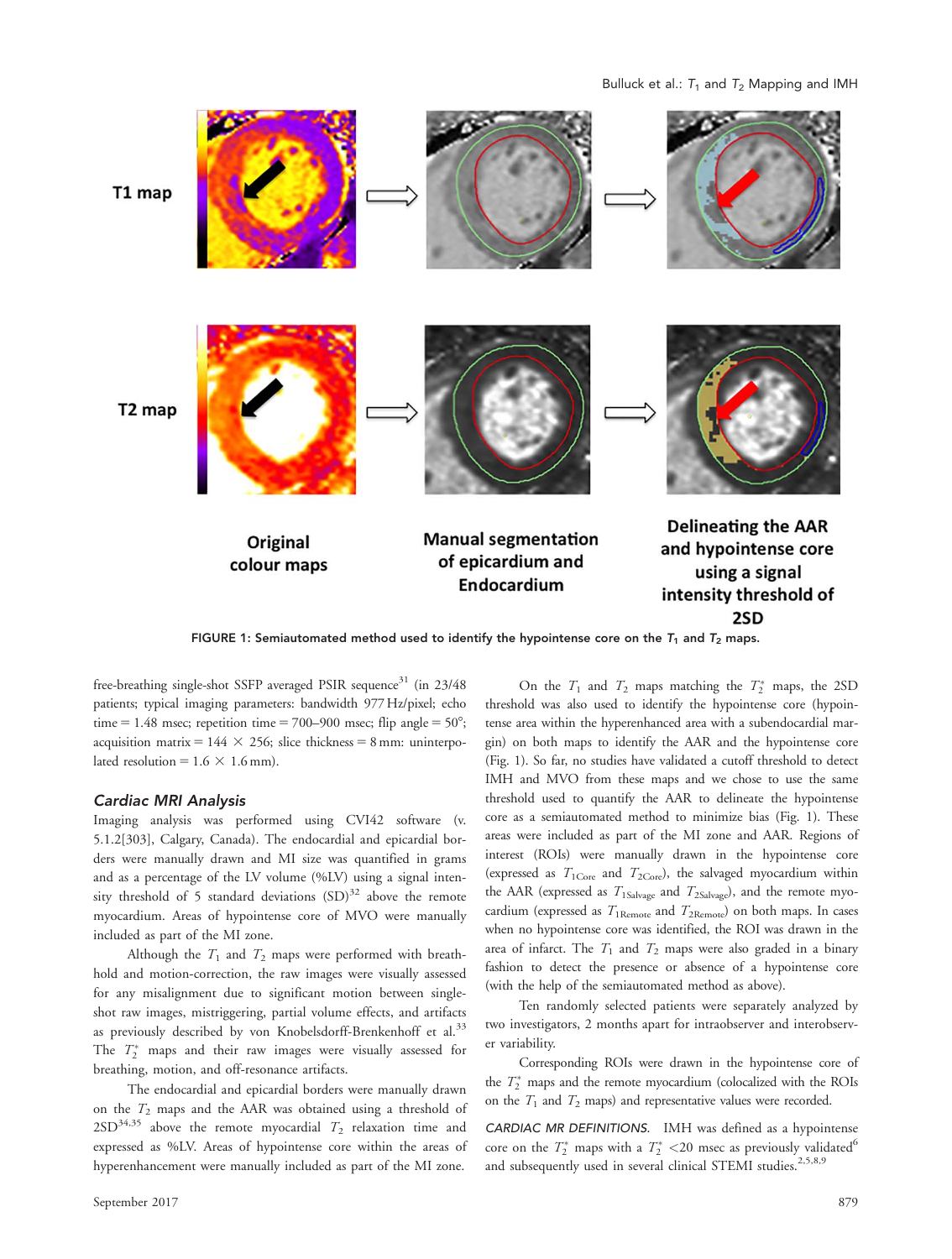

FIGURE 2: Example of a patient with an acute inferior MI depicting the evidence of MVO on EGE and LGE scans with corresponding hypointense cores (red and black arrows) on the basal LV short axis  $T_2^\ast$ ,  $T_1$ , and  $T_2$  maps.

Early MVO was defined as areas of dark core within the infarcted territory visually detected (red arrow on the EGE image in Fig. 2) on the EGE images as previously described.<sup>12,19,20</sup>

Late MVO was defined as areas of dark core within the areas of LGE (red arrow on the LGE image in Fig. 2) acquired 10–15 minutes postcontrast on the LGE images as previously described.<sup>12,21,22</sup>

The above definitions were used for the reference standard by cardiac MR for IMH, early MVO, and late MVO.

#### Statistical Analysis

Statistical analysis was performed using SPSS v. 22 (IBM, Armonk, NY) and MedCalc for Windows v. 15.6.1 (Medcalc Software, Ostend, Belgium). Continuous data were expressed as mean  $\pm$  SD or median (interquartile range) and compared using paired or unpaired tests where appropriate. Categorical data were reported as frequencies and percentages. Patients with no interpretable  $T_2^*$ maps were excluded from the analysis. Receiver operating characteristic (ROC) analyses were used to assess the diagnostic performance for  $T_1$  and  $T_2$  maps for detecting IMH on the acute scans and were compared using the method described by Delong et al.<sup>36</sup> Interobserver and intraobserver variability for  $T_1$  and  $T_2$  values of the hypointense core were assessed in 10 patients and expressed as an intraclass correlation coefficient (ICC) (95% confidence interval [CI]). Cohen's kappa was used to assess interobserver and intraobserver agreement for the binary assessment of the maps. All statistical tests were two-tailed, and  $P < 0.05$  was considered statistically significant.

## Results

Figure 3 provides the details of the patients' screening and recruitment into the study. Forty-eight patients with a mean age of  $59 \pm 13$  years and 88% (42/48) male gender completed the cardiac MR study at  $4 \pm 2$  days post-PPCI. Patients' clinical characteristics are listed in Table 1. The median onset-to-balloon time was 182 (128–328) minutes. The mean MI size was  $27.4 \pm 14.6\%$  of the LV and the AAR was  $42.7 \pm 11.9\%$  of the LV. Early MVO was present in 79% (38/48) of patients and late in 63% (30/48) of patients.

Ten percent of the  $T_1$  and  $T_2$  maps were not interpretable and were predominantly the basal or apical slices. All



FIGURE 3: Details of the screening and recruitment of patients entering this study.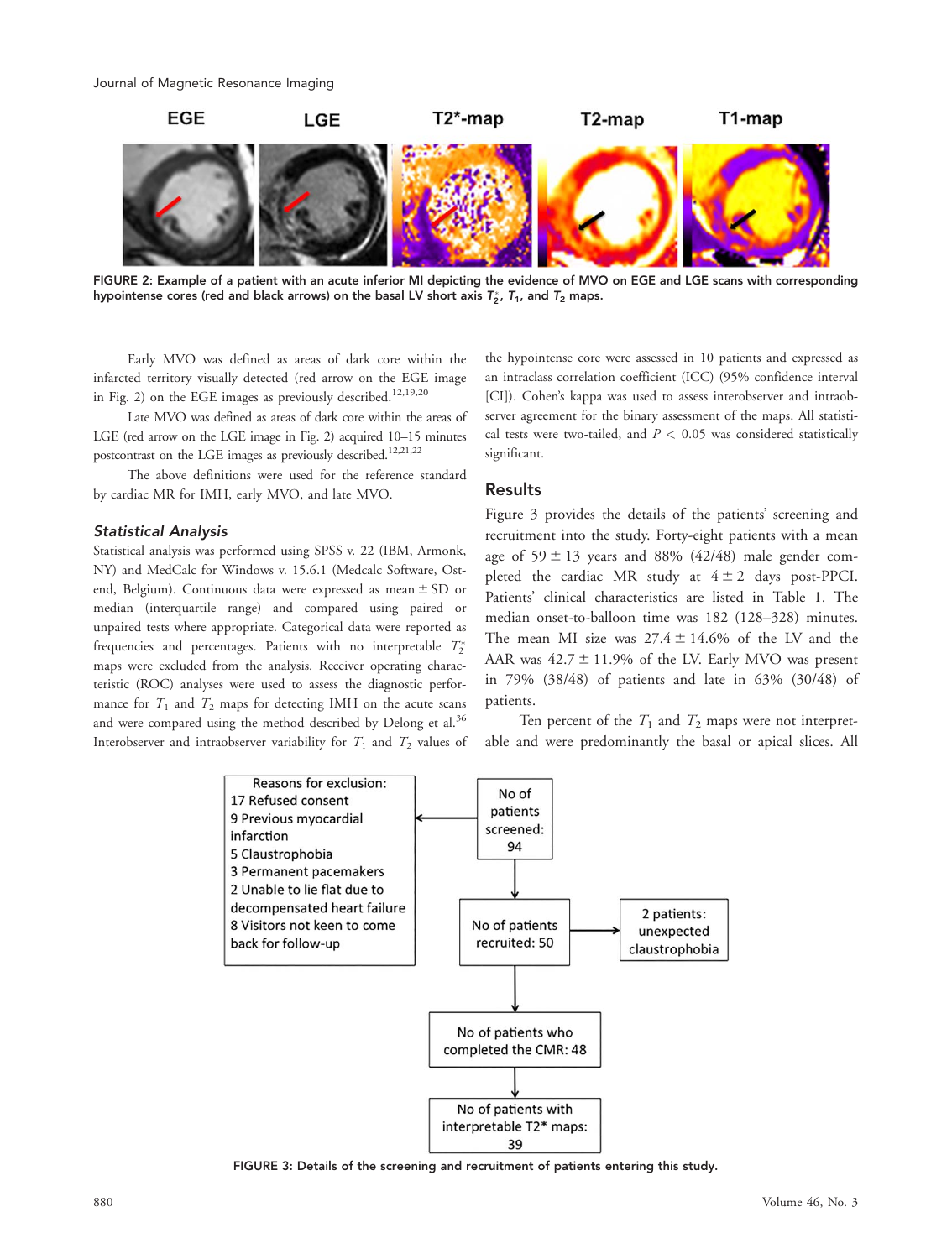| <b>TABLE 1. Clinical Characteristics of STEMI Patients</b>                                                                                  |               |  |  |  |
|---------------------------------------------------------------------------------------------------------------------------------------------|---------------|--|--|--|
| <b>Details</b>                                                                                                                              | <b>Number</b> |  |  |  |
| Number of patients                                                                                                                          | 48            |  |  |  |
| Male                                                                                                                                        | 40 (83%)      |  |  |  |
| Age                                                                                                                                         | $58 \pm 13$   |  |  |  |
| Diabetes mellitus                                                                                                                           | 9(19%)        |  |  |  |
| Hypertension                                                                                                                                | 15 (31%)      |  |  |  |
| Smoking                                                                                                                                     | 15 (31%)      |  |  |  |
| Dyslipidemia                                                                                                                                | 15 (31%)      |  |  |  |
| Chest pain onset to PPCI time (min)                                                                                                         | 182 (128-328) |  |  |  |
| Infarct artery (%)                                                                                                                          |               |  |  |  |
| LAD <sub>1</sub>                                                                                                                            | 28 (58%)      |  |  |  |
| <b>RCA</b>                                                                                                                                  | 18 (38%)      |  |  |  |
| Cx                                                                                                                                          | 2(4%)         |  |  |  |
| Pre-PPCI TIMI flow (%)                                                                                                                      |               |  |  |  |
| $\theta$                                                                                                                                    | 38(80%)       |  |  |  |
| 1                                                                                                                                           | $1(2\%)$      |  |  |  |
| $\overline{2}$                                                                                                                              | 4(8%)         |  |  |  |
| 3                                                                                                                                           | $5(10\%)$     |  |  |  |
| Post-PPCI TIMI flow (%)                                                                                                                     |               |  |  |  |
| $\theta$                                                                                                                                    | $1(2\%)$      |  |  |  |
| 1                                                                                                                                           | $0(0\%)$      |  |  |  |
| $\overline{2}$                                                                                                                              | 10 (21%)      |  |  |  |
| 3                                                                                                                                           | 37 (77%)      |  |  |  |
| LAD: left anterior descending artery; RCA: right coronary<br>artery; Cx: circumflex artery; TIMI: thrombolysis in myocardial<br>infarction. |               |  |  |  |

patients had a least one short axis  $T_1$  and  $T_2$  map matching the  $T_2^*$  maps.  $T_2^*$  maps were not interpretable in 19% (9/ 48) of the patients (due to motion flow and off-resonance artifacts) but their corresponding  $T_1$  and  $T_2$  maps were interpretable.

The average scanning time was  $59 \pm 4$  minutes, longer than a clinical cardiac MR scan, as on average an additional 15 minutes was required for  $T_1$  and  $T_2$  mapping acquisition (full LV coverage) and an additional 3 minutes for three short-axis  $T_2^*$  mapping acquisitions.

Figure 2 shows an example of the different imaging modalities acquired. These are mid-LV short axis images of a patient with an acute inferior STEMI with MVO and the corresponding maps showing IMH (arrows).

A hypointense core was present on the  $T_2$  maps in 60% (29/48) of the patients and on the  $T_1$  maps in 63% (30/48) of the patients. Sixty-seven percent (26/39) of the patients with interpretable  $T_2^*$  maps had IMH.

## $T_2^*$  Mapping for the Detection of IMH (n = 39)

In patients with a hypointense core on the  $T_2^*$  maps, the mean  $T_2^*$  value of the core was  $13 \pm 3$  msec compared to  $33 \pm 4$  msec in the remote myocardium,  $P < 0.001$ . IMH occurred in 67%(26/39) of patients. As expected, patients with IMH were more likely to have larger MI size  $(33.4 \pm 11.3\%$  of the LV vs.  $17.5 \pm 9.8\%$  of the LV,  $P <$ 0.001) and worse ejection fraction  $(47 \pm 7\% \text{ vs. } 53 \pm 7\%$ ,  $P = 0.04$ ). Further details on the cardiac MR findings are summarized in Table 2.

## Detection of IMH by  $T_1$  and  $T_2$  mapping (n = 39)

In patients with IMH,  $T_{1\text{Core}}$  was lower than  $T_{1\text{Remote}}$  $(997 \pm 79$  msec vs.  $1035 \pm 46$  msec,  $P = 0.02$ ) whereas  $T_{2\text{Core}}$  was similar to  $T_{2\text{Remote}}$  (50  $\pm$  4 msec vs. 51  $\pm$  3 msec,  $P = 1.0$ ). In patients without IMH,  $T_{1\text{Core}}$  and  $T_{2\text{Core}}$ were higher than  $T_{1\text{Remote}}$  and  $T_{2\text{Remote}}$  as shown in Fig. 4. ROC analyses of the  $T_1$  and  $T_2$  values of the hypointense core showed that both mapping techniques performed equally well at detecting IMH on the acute scans  $(T_1)$  maps: area under the curve (AUC) 0.86 [95% CI 0.72-0.99], cutoff value for  $T_{1\text{Core}}$ : <1080 msec;  $T_2$  maps: AUC 0.86 [95% CI 0.74-0.99];  $P = 0.94$ , cutoff value for  $T_{2\text{Core}}$ : <54 msec) (Fig. 5). When using the binary assessment of either presence or absence of a hypointense core on the  $T_1$  and  $T_2$ maps as a measure to detect IMH,  $T_1$  and  $T_2$  performed as well as the quantitative assessment of the maps  $(T_1: AUC)$ 0.87 [95% CI 0.73-1.00], T<sub>2</sub>: AUC 0.85 [95% CI 0.71-0.99];  $P = 0.90$ . The presence of a hypointense core had a sensitivity of 88% and a specificity of 85% to detect IMH on the  $T_1$  maps and a sensitivity of 85% and specificity of 85% on the  $T_2$  maps. The accuracy by  $T_1$  mapping was 87% and 85% by  $T_2$  mapping. The positive predictive value by  $T_1$  and  $T_2$  mapping were both 92%. The negative predictive value was highest by  $T_1$  mapping at 87% and 85% by  $T_2$  mapping.

## Detection of Early and Late MVO by  $T_1$  and  $T_2$ Maps ( $n = 48$ )

The AUC for the presence of a hypointense core on the maps to detect early MVO was 0.83 (95% CI 0.70–0.97) for  $T_1$ (sensitivity: 76%; specificity: 90%) and 0.82 (95% CI 0.69– 0.97) for  $T_2$  (sensitivity: 77%; specificity: 90%). For the detection of late MVO the AUC was 0.79 (95% CI 0.64–0.95) for  $T_1$  (sensitivity: 84%; specificity: 71%) 0.80 (95% CI 0.62– 0.93) for  $T_2$  (sensitivity: 80%; specificity of 72%).

Table 3 summarizes further details on the diagnostic performances of  $T_1$  and  $T_2$  maps to detect IMH, early MVO, and late MVO.

## ROC Comparison for the Detection of IMH, early MVO, and Late MVO

There was no significant difference in the diagnostic performance for  $T_1$  and  $T_2$  mapping to detect IMH, early MVO,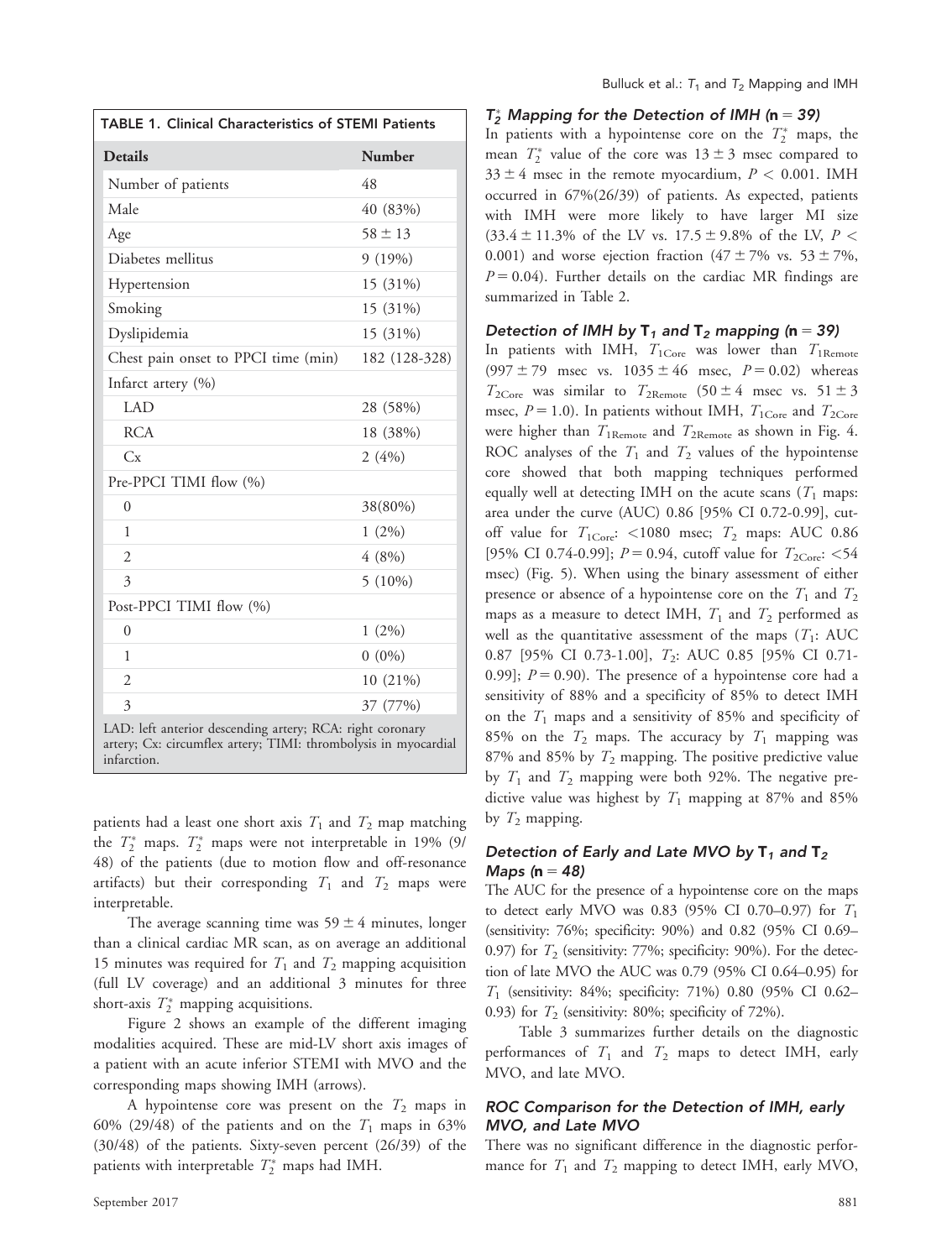| TABLE 2. Cardiac MR Characteristics of STEMI Patients Divided Into Those With and Without IMH |                     |                        |                      |  |  |  |  |
|-----------------------------------------------------------------------------------------------|---------------------|------------------------|----------------------|--|--|--|--|
|                                                                                               | With IMH $(n = 26)$ | Without IMH $(n = 13)$ | $P$ value            |  |  |  |  |
| EDV/ml                                                                                        | $172 \pm 44$        | $152 \pm 17$           | 0.06                 |  |  |  |  |
| ESV/ml                                                                                        | $91 \pm 30$         | $73 \pm 16$            | $0.02^{\rm a}$       |  |  |  |  |
| $EF/$ %                                                                                       | $47 \pm 7$          | $53 \pm 7$             | $0.04^{\rm a}$       |  |  |  |  |
| $LV$ Mass/g                                                                                   | $117 \pm 44$        | $111 \pm 23$           | 0.66                 |  |  |  |  |
| Infarct size/ % of LV                                                                         | $33.4 \pm 11.3$     | $17.5 \pm 9.8$         | $\leq 0.001^{\rm a}$ |  |  |  |  |
| Infarct size/ g                                                                               | $24.9 \pm 8.6$      | $11.4 \pm 8.0$         | < 0.001 <sup>a</sup> |  |  |  |  |
| AAR/ %LV                                                                                      | $46.5 \pm 10.8$     | $37.5 \pm 13.3$        | $0.03^{\rm a}$       |  |  |  |  |
| Late MVO/ $\%$ $(n)$                                                                          | 96(25)              | 8(1)                   | < 0.001 <sup>a</sup> |  |  |  |  |
| Early MVO/ $\%$ $(n)$                                                                         | 100(26)             | 46(6)                  | $0.02^{\rm a}$       |  |  |  |  |
| $T1_{Core}/$ ms                                                                               | $997 \pm 79$        | $1124 \pm 65^{\rm b}$  | < 0.001 <sup>a</sup> |  |  |  |  |
| $T1_{\text{Remote}}$ ms                                                                       | $1035 \pm 46$       | $1014 \pm 55^{\rm b}$  | $0.03^{\rm a}$       |  |  |  |  |
| $T1_{\text{Salvage}}$ ms                                                                      | $1244 \pm 79$       | $1267 \pm 65$          | 0.43                 |  |  |  |  |
| $T2_{\text{Core}}$ ms                                                                         | $50 \pm 4$          | $57 \pm 4$             | < 0.001 <sup>a</sup> |  |  |  |  |
| $T2_{\text{Remote}}/$ ms                                                                      | $51 \pm 3$          | $50 \pm 3$             | 0.35                 |  |  |  |  |
| $T2_{\text{Salvage}}$ ms                                                                      | $66 \pm 6$          | $66 \pm 7$             | 0.85                 |  |  |  |  |

a Denotes statistically significant.

<sup>b</sup>Includes patients with and without a detectable hypointense core.

IMH: intramyocardial hemorrhage; EDV: end diastolic volume; ESV: end systolic volume; EF: ejection fraction; LV: left ventricular mass; AAR: area-at-risk; MVO: microvascular obstruction.



## Patients with IMH (n=26)

 $P < 0.001*$ 70  $P=0.02*$ 60 50  $40$ 30 20 10  $\bf{0}$ T1 Core T1 Remote T1 Salvage T<sub>2</sub> Core T<sub>2</sub> Remote T2 Salvage

FIGURE 4:  $T_1$  and  $T_2$  values of the hypointense core, remote myocardium, and the salvaged myocardium. \*Statistically significant difference.

1100

1000

900 800

700

600

500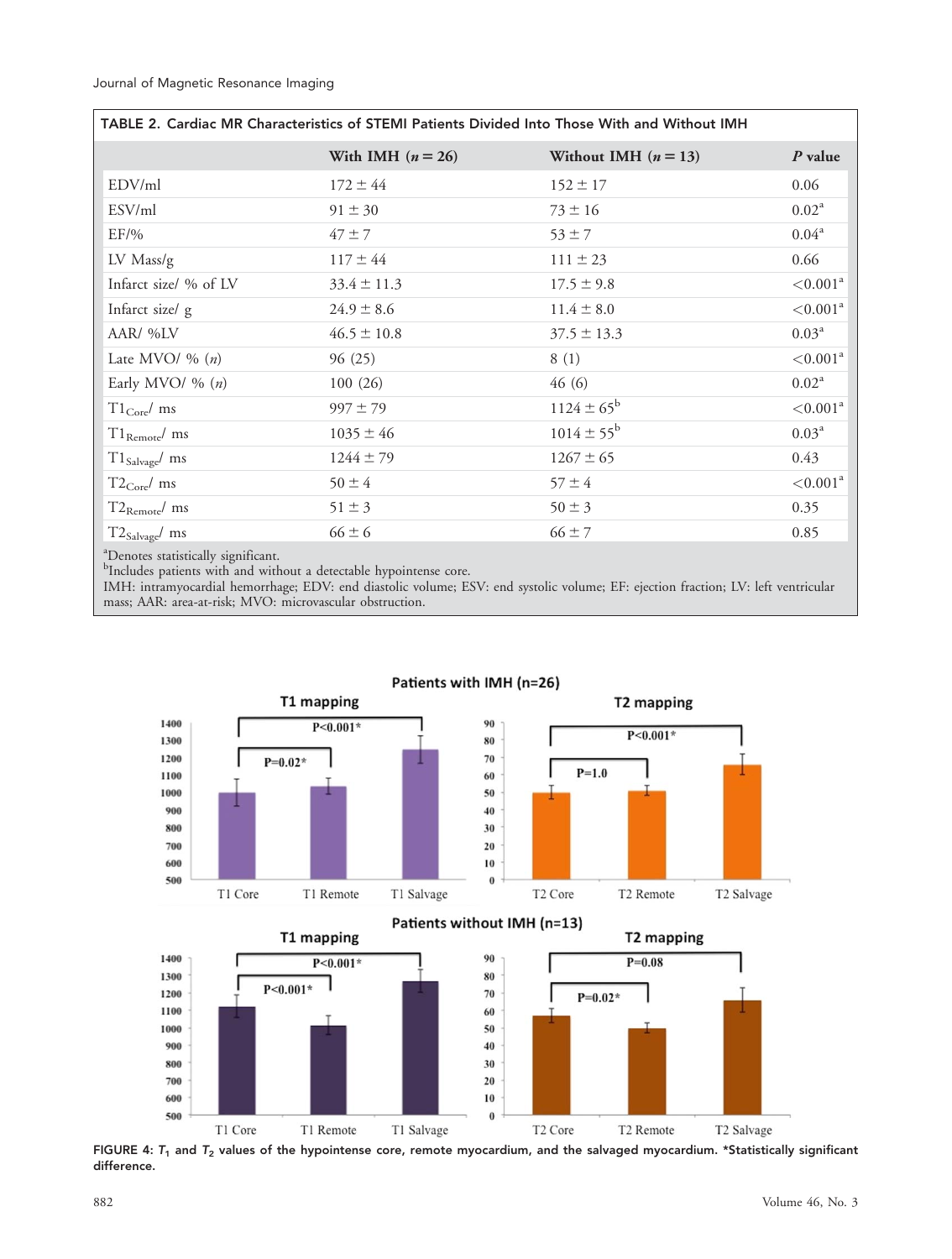

FIGURE 5: ROC curves for the diagnostic performance of  $T_1$  and  $T_2$  mapping to detect IMH on the acute scans when compared to  $T_2^*$  maps

and late MVO (P values for ROC curves comparison for IMH vs. early MVO, IMH vs. late MVO, early MVO vs. late MVO for  $T_1$  mapping: 0.90, 0.43, 0.37, respectively; for  $T_2$  mapping: 0.81, 0.58, and 0.42 respectively)

#### Early MVO With and Without IMH ( $n = 32$ )

Thirty-two patients had analyzable  $T_2^*$  maps and early MVO. Eighty-one percent (26/32) of the patients had early MVO with IMH and 19% (6/32) of the patients had early MVO without IMH. Both  $T_1$  and  $T_2$  values were significantly lower in patients with early MVO with IMH compared to those with early MVO without IMH  $(T_{1Core}:$ 998[954–1036] msec vs. 1116[1085–1168],  $P < 0001$ ;  $T_{2\text{Core}}$ : 50[48–53] msec vs. 55[54–56] msec,  $P = 0.005$ ). The same comparison was not performed for late MVO as only one patient had late MVO without IMH. All patients with early MVO with IMH developed late MVO compared to 2/6 (33%) of those with early MVO without IMH had late MVO,  $P < 0.0001$ .

Interobserver and Intraobserver Variability ( $n = 10$ ) On the quantitative mapping analysis of the hypointense core, for intraobserver variability the ICC for the quantification of the hypointense core for the  $T_1$  maps was 0.944 (0.792–0.986) and for  $T_2$  maps was 0.903 (0.637–0.976). For interobserver variability, the ICC for  $T_1$  maps was 0.935 (0.746-0.984) and for  $T_2$  maps was 0.887 (0.528-0.972). On the qualitative mapping analysis for the hypointense core detection using the semiautomatic method, the interobserver and intraobserver agreement was 100%, Cohen's  $kappa = 1.0, P < 0.0001.$ 

#### Discussion

We have shown that the presence of a hypointense core within the area if hyperenhancement (AAR) on the  $T_1$  and  $T_2$  maps obtained at day 4 following a reperfused STEMI detected the presence of IMH with good specificity and sensitivity compared to the reference standard method using  $T_2^\ast$  maps. The binary assessment of presence or absence of a hypointense core performed as well as the quantitative assessment of the actual  $T_1$  and  $T_2$  values of the hypointense core. However,  $T_2^*$  maps are still the modality of choice when available, as the accuracy for  $T_1$  and  $T_2$  maps to detect IMH was only 85 to 87%, respectively.  $T_1$  and  $T_2$ maps provide an alternative option for the detection of IMH when  $T_2^*$  imaging is not available.

The presence of a hypointense core on the  $T_1$  and  $T_2$ mapping performed equally well to detect early and late

|                                                                  | Sensitivity/ % | Specificity/ % | Positive predictive<br>value/ $\%$ | Negative predictive<br>value/ % | Accuracy/ % |  |  |
|------------------------------------------------------------------|----------------|----------------|------------------------------------|---------------------------------|-------------|--|--|
| <b>IMH</b>                                                       |                |                |                                    |                                 |             |  |  |
| T1 map                                                           | 88             | 85             | 92                                 | 79                              | 87          |  |  |
| T <sub>2</sub> map                                               | 85             | 85             | 92                                 | 73                              | 85          |  |  |
| Early MVO                                                        |                |                |                                    |                                 |             |  |  |
| T1 map                                                           | 76             | 90             | 97                                 | 50                              | 79          |  |  |
| T <sub>2</sub> map                                               | 74             | 90             | 97                                 | 47                              | 77          |  |  |
| Late MVO                                                         |                |                |                                    |                                 |             |  |  |
| T1 map                                                           | 84             | 71             | 87                                 | 72                              | 81          |  |  |
| T <sub>2</sub> map                                               | 80             | 72             | 86                                 | 68                              | 79          |  |  |
| IMH: intramyocardial hemorrhage; MVO: microvascular obstruction. |                |                |                                    |                                 |             |  |  |

TABLE 3. Summary of the Diagnostic Performances of T1 and T2 Maps to Detect IMH, Early MVO, and Late MVO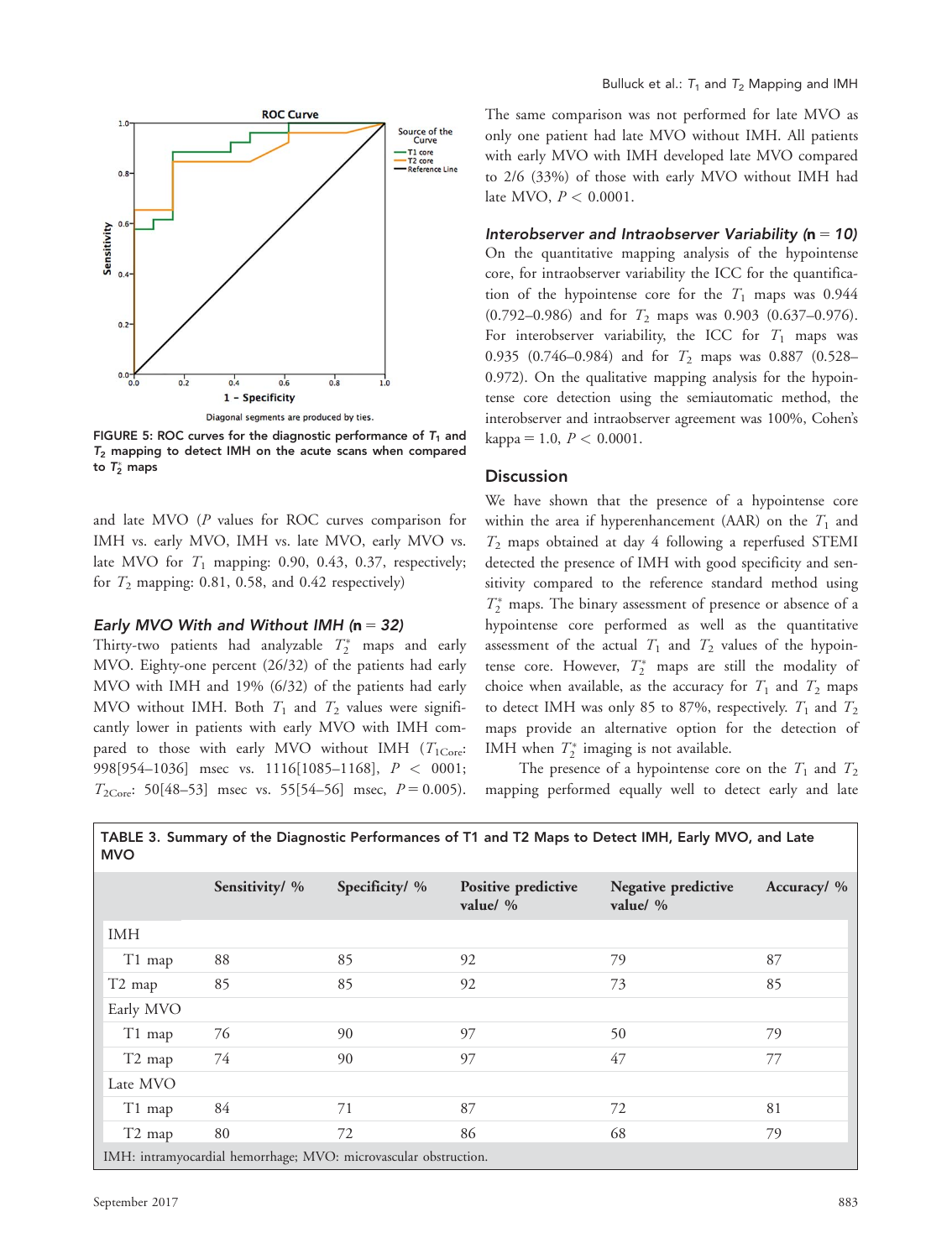MVO. This is not surprising for late MVO, as most patients with late MVO also had IMH and therefore this approach performs well to detect hemorrhagic MVO in our cohort. Although numerically the AUCs were higher for the detection of early MVO than late MVO, ROC curves comparison did not show a statistical difference.  $T_1$  and  $T_2$ mapping could differentiate between early MVO with and without IMH. Furthermore, those with IMH were more likely to display late MVO. Early MVO likely represents a spectrum of etiologies for microvascular injury and late MVO represents the more severe form as IMH. A recent study<sup>37</sup> using a porcine model of MI showed that  $T_2$ -STIR imaging could not discriminate between IMH and MVO but imaging was performed at 8 days and no  $T_2^*$  data were acquired. Given the recent evidence of the dynamic nature for the detection of the paramagnetic properties of IMH,<sup>38</sup> it is not possible to put the results of that study into context with our findings.

 $T_1$  of the infarct core was recently shown to be more prognostic than LV ejection fraction, infarct core  $T_2$ , and IMH in a large cohort of STEMI patients.<sup>9</sup> In a separate article of the same cohort of patients, Carrick et al<sup>5</sup> showed that IMH was more closely associated with adverse LV remodeling than late MVO, but their timing of cardiac MR was a mean of 2.1 days and 87% of their patients with MVO had IMH. They also demonstrated the dynamic nature of MVO and IMH peaked at 2.9 days.<sup>5</sup> So far, in other studies using  $T_2^*$  for detection of IMH, CMR were performed at 2-3 days (O'Regan et al<sup>2</sup>: Day 3; Mather et al<sup>19</sup>: Day 2; Kali et al<sup>7</sup>: Day 3: Kandler et al<sup>8</sup>: Day 3; Zia et al<sup>17</sup>: Day 2). Whether performing cardiac MR  $\geq$ 3 days post-PPCI (our study: mean of 4 days—96% with MVO had IMH) may reveal more patients with MVO and IMH, which would have more prognostic significance, remains to be tested in future adequately powered studies.

The hypointense core on the  $T_2$  maps in reperfused STEMI patients has been noted in previous studies and was thought to be due to IMH.<sup>17,35</sup> Pedersen et al<sup>39</sup> previously showed that  $T_1$ -weighted inversion recovery images could detect IMH with high sensitivity and specificity in a porcine model of acute STEMI. However, we are the first study to directly compare the diagnostic performance of  $T_1$  and  $T_2$ mapping to detect IMH against  $T_2^*$  mapping in the clinical setting.

The mechanism of the low signal within the areas of IMH has previously been attributed to the paramagnetic properties of hemoglobin breakdown products.<sup>20</sup> However, degradation of the extravasated erythrocytes to oxyhemoglobin, deoxyhemoglobin, and methemoglobin (strongly paramagnetic) is dynamic and would exhibit different  $T_1$  and  $T_2$  properties at various stages as previously described by Bradley et al<sup>40</sup> in brain imaging.  $T_2$  was better at identifying deoxyhemoglobin, whereas  $T_1$  was better at detecting

methemoglobin<sup>40</sup> and this may explain the difference in sensitivities for  $T_1$  and  $T_2$  maps to detect IMH in our study. Breakdown of the erythrocyte membrane eventually leads to ferritin and hemosiderin deposits within macrophages.<sup>20</sup> Although  $T_2^*$  is the most sensitive to detect IMH, it is prone to motion artifacts due to relatively long breath-hold duration and this has led to the development of freebreathing  $T_2^*$  mapping using motion corrected averaging.<sup>10</sup> However, this is not widely available yet and therefore  $T_1$ and  $T_2$  mapping, which is increasingly becoming available in most centers performing STEMI research, may be an alternative option to assess for IMH and MVO. This approach would minimize patients dropping out of studies when  $T_2^*$ mapping was not acquired or were not interpretable.

The mechanism for a hypointense core on the  $T_1$  and  $T_2$  maps in patients without IMH but with MVO is not clear. It has been postulated that this may be due to a localized reduction in tissue water content due to obstruction of the capillaries by distal embolization and plaques and cellular debris and compression from extrinsic edema.<sup>5,35</sup> The alternative explanation could be that the hypointense core on the  $T_1$  and  $T_2$  maps may still represent IMH but the hemoglobin degradation products are not paramagnetic enough to be detected by  $T_2^*$  if imaged too early; more work remains to be done.

#### Limitations

This was a small study of 39 patients and no formal power calculation was performed, but was similar in size to previous studies7,19,41,42 and the large prevalence of IMH in our cohort may have been due to chance. Using a more conservative prevalence for IMH of 40% (expected AUC 0.85), the sample size required in prospective studies would need to be 85 patients (PASS 14 Power Analysis and Sample Size Software; 2015; NCSS, Kaysville, Utah) and almost double the number if the performance of the hypointense core on the  $T_1$  and  $T_2$  maps were assessed to differentiate between MVO with and without IMH. A large number of the  $T_2^*$ maps were not interpretable in our study predominantly due to motion, flow, and off-resonance artifacts and this highlights the challenge of performing a comprehensive cardiac MR scan with multiparametric mapping in acutely unwell STEMI patients (average scanning time of 1 hour) and also shown in a recent large study with  $14\%$  of  $T_2^*$ maps being not analyzable.<sup>5</sup> We did not quantify the extent of IMH, as whole coverage for  $T_2^*$  were not available and this was not the aim of this study, and some patients with small areas of IMH may have been missed. Histological validation for the low  $T_1$  and  $T_2$  of the hypointense core was not possible in this study and warrants further investigation. We used two LGE readouts to accommodate for patients who preferred not to breath-hold for the LGE acquisition given the long duration of the scan, and the difference in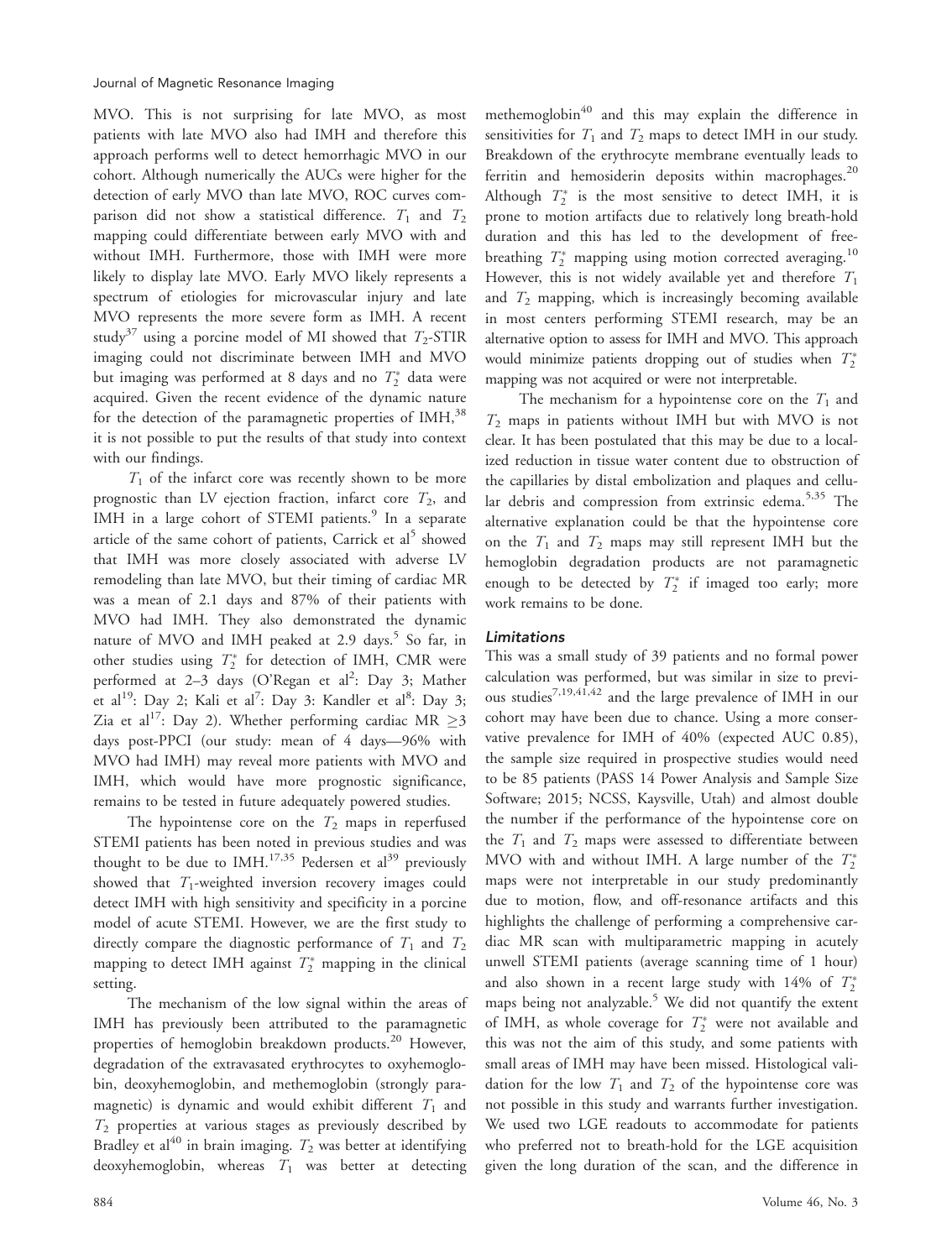signal-to-noise ratio between the two may have affected the detection of MVO. The large majority of our patients with MVO also had IMH. Therefore, we could not assess whether the hypointense core on the  $T_1$  and  $T_2$  maps could differentiate between late MVO with IMH and late MVO without IMH. However, we did find a difference in the  $T_{1\text{Core}}$  and  $T_{2\text{Core}}$  between those with early MVO with IMH and early MVO without IMH and this needs to be confirmed in future studies. We did not acquire data on black blood  $T_2$ -STIR images or susceptibility-weighted cardiac MRI (which has been shown to improve the detection of IMH at  $1.5$   $T^{43}$  and  $3T^{41}$  for comparison. The reduction in  $T_1$  and  $T_2$  using SSFP readouts could have been due to a combination of both the on-resonance and off-resonance signals from the paramagnetic components of the IMH and this was not elucidated in this study.

In conclusion, the presence of a hypointense core on  $T_1$  and  $T_2$  maps within the first week following a STEMI can detect IMH equally well and with good sensitivity and specificity. The  $T_1$  and  $T_2$  mapping techniques provide an alternative approach for the detection of IMH in situations when  $T_2^*$  maps are not interpretable or not available. However,  $T_2^*$  mapping currently remains the reference standard in the clinical setting and  $T_1$  and  $T_2$  mapping therefore may play a complementary role in future studies targeting IMH.

## Acknowledgments

Contract grant sponsor: British Heart Foundation; contract grant number: FS/10/039/28270; Contract grant sponsor: Rosetrees Trust; Contract grant sponsor: National Institute for Health Research University College London Hospitals Biomedical Research Centre

We thank the staff and patients at the UCLH Heart Hospital and Peter Weale for providing us with the Work In Progress investigational sequences under a research collaboration agreement with Siemens Healthcare.

#### References

- 1. Bulluck H, Hausenloy DJ. Microvascular obstruction: the bane of myocardial reperfusion. Revista espanola de cardiologia 2015.
- 2. O'Regan DP, Ahmed R, Karunanithy N, et al. Reperfusion hemorrhage following acute myocardial infarction: assessment with T2\* mapping and effect on measuring the area at risk. Radiology 2009;250:916– 922.
- 3. van Kranenburg M, Magro M, Thiele H, et al. Prognostic value of microvascular obstruction and infarct size, as measured by CMR in STEMI patients. JACC Cardiovasc Imaging 2014;7:930–939.
- 4. Hamirani YS, Wong A, Kramer CM, Salerno M. Effect of microvascular obstruction and intramyocardial hemorrhage by CMR on LV remodeling and outcomes after myocardial infarction: a systematic review and meta-analysis. JACC Cardiovasc Imaging 2014;7:940–952.
- 5. Carrick D, Haig C, Ahmed N, et al. Myocardial hemorrhage after acute reperfused ST-segment-elevation myocardial infarction: relation to microvascular obstruction and prognostic significance. Circ Cardiovasc Imaging 2016;9:e004148.
- 6. Ghugre NR, Ramanan V, Pop M, et al. Quantitative tracking of edema, hemorrhage, and microvascular obstruction in subacute myocardial infarction in a porcine model by MRI. Magn Reson Med 2011;66:1129–1141.
- 7. Kali A, Tang RL, Kumar A, Min JK, Dharmakumar R. Detection of acute reperfusion myocardial hemorrhage with cardiac MR imaging: T2 versus T2. Radiology 2013;269:387–395.
- 8. Kandler D, Lucke C, Grothoff M, et al. The relation between hypointense core, microvascular obstruction and intramyocardial haemorrhage in acute reperfused myocardial infarction assessed by cardiac magnetic resonance imaging. Eur Radiol 2014;24:3277–3288.
- 9. Carrick D, Haig C, Rauhalammi S, et al. Prognostic significance of infarct core pathology revealed by quantitative non-contrast in comparison with contrast cardiac magnetic resonance imaging in reperfused ST-elevation myocardial infarction survivors. Eur Heart J 2015; [10.1093/eurheartj/ehv372](info:doi/10.1093/eurheartj/ehv372).
- 10. Kellman P, Xue H, Spottiswoode BS, et al. Free-breathing T2\* mapping using respiratory motion corrected averaging. J Cardiovasc Magn Reson 2015;17:3.
- 11. Beek AM, Nijveldt R, van Rossum AC. Intramyocardial hemorrhage and microvascular obstruction after primary percutaneous coronary intervention. Int J Cardiovasc Imaging 2010;26:49–55.
- 12. Bekkers SC, Smulders MW, Passos VL, et al. Clinical implications of microvascular obstruction and intramyocardial haemorrhage in acute myocardial infarction using cardiovascular magnetic resonance imaging. Eur Radiol 2010;20:2572–2578.
- 13. Eitel I, Kubusch K, Strohm O, et al. Prognostic value and determinants of a hypointense infarct core in T2-weighted cardiac magnetic resonance in acute reperfused ST-elevation-myocardial infarction. Circ Cardiovasc Imaging 2011;4:354–362.
- 14. Bulluck H, White SK, Rosmini S, et al. T1 mapping and T2 mapping at 3T for quantifying the area-at-risk in reperfused STEMI patients. J Cardiovasc Magn Reson 2015;17:73.
- 15. Dall'Armellina E, Piechnik SK, Ferreira VM, et al. Cardiovascular magnetic resonance by non contrast T1-mapping allows assessment of severity of injury in acute myocardial infarction. J Cardiovasc Magn Reson 2012;14:15.
- 16. Dall'Armellina E, Ferreira VM, Kharbanda RK, et al. Diagnostic value of pre-contrast T1 mapping in acute and chronic myocardial infarction. JACC Cardiovasc Imaging 2013;6:739–742.
- 17. Zia MI, Ghugre NR, Connelly KA, et al. Characterizing myocardial edema and hemorrhage using quantitative T2 and T2\* mapping at multiple time intervals post ST-segment elevation myocardial infarction. Circ Cardiovasc Imaging 2012;5:566–572.
- 18. Zaman A, Higgins DM, Motwani M, et al. Robust myocardial T and T\* mapping at 3T using image-based shimming. J Magn Reson imaging 2015;41:1013–1020.
- 19. Mather AN, Fairbairn TA, Ball SG, Greenwood JP, Plein S. Reperfusion haemorrhage as determined by cardiovascular MRI is a predictor of adverse left ventricular remodelling and markers of late arrhythmic risk. Heart 2011;97:453–459.
- 20. Wu KC. CMR of microvascular obstruction and hemorrhage in myocardial infarction. J Cardiovasc Magn Reson 2012;14:68.
- 21. Orn S, Manhenke C, Greve OJ, et al. Microvascular obstruction is a major determinant of infarct healing and subsequent left ventricular remodelling following primary percutaneous coronary intervention. Eur Heart J 2009;30:1978–1985.
- 22. de Waha S, Desch S, Eitel I, et al. Impact of early vs. late microvascular obstruction assessed by magnetic resonance imaging on longterm outcome after ST-elevation myocardial infarction: a comparison with traditional prognostic markers. Eur Heart J 2010;31:2660–2668.
- 23. Bulluck H, Rosmini S, Abdel-Gadir A, et al. Automated extracellular volume fraction mapping provides insights into the pathophysiology of left ventricular remodeling post-reperfused ST-elevation myocardial infarction. JAMA 2016;5.
- 24. Bulluck H, Rosmini S, Abdel-Gadir A, et al. Residual myocardial iron following intramyocardial hemorrhage during the convalescent phase